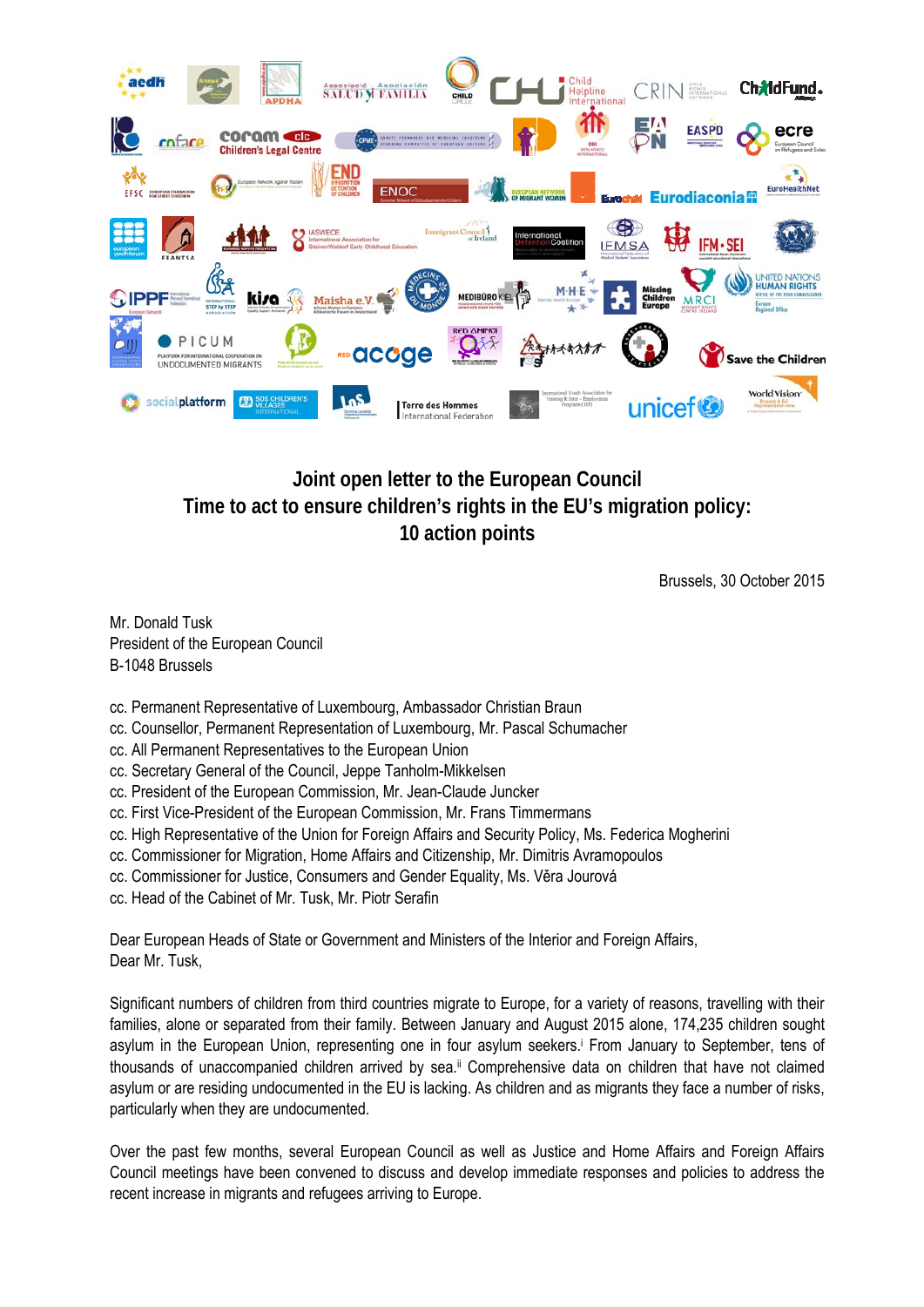As 59 leading organisations<sup>iii</sup> in the fields of human rights, child rights, health and social inclusion, **including UNICEF, OHCHR and the European Network of Ombudspersons for Children, we are concerned by the lack of attention afforded to children's rights in these policy discussions and developments.**iv

All the policy decisions and practical developments are having – and will continue to have - a profound impact on the lives of children. The EU and its Member States need to ensure that their responses to the current situation properly address the specific needs, rights and risks that children face.

The current situation also demonstrates the necessity of implementing a rights-based approach to protect all migrant children, regardless of whether they are seeking asylum, are documented, undocumented, trafficked, accompanied or unaccompanied.

Children often move from category to category, and fall through the gaps in the protection framework. Many of the children who have experienced situations of violence, insecurity, child-specific forms of persecution, and other human rights violations are not recognised as in need of international protection, or are only provided a status for a short period of time. Many of the children claiming asylum today, are likely to be undocumented in a few months or years. Many were first documented, but lost their status at a later stage, for example, if their parent lost their job or experienced domestic violence.<sup>v</sup> While many unaccompanied children migrate entirely independently, many do so to join family members already in Europe, and later reside regularly or irregularly with their family.

Furthermore, as the Council has noted, 'the EU Charter for Fundamental Rights and the United Nations Convention on the Rights of the Child, establish that children should be treated as such regardless of their migratory status, nationality or background'.<sup>vi</sup> Some children may have additional protection needs that should be met, but all children have equal rights, and must have their rights protected, as children first and foremost. No form of discrimination is acceptable or justifiable, whether taken by public authorities or private actors.

Yet, the current package of policies reinforces a very differentiated treatment of children. While essential avenues for protection are foreseen for some children, the increasing focus on detention and deportation, further investment in border control, and significantly reducing the number of people that can arrive to the EU's borders through cooperation with third countries raises serious child rights concerns. All measures must be developed, implemented, evaluated and adapted to ensure compliance with child rights. It is the responsibility and duty of governments to respect, protect and fulfil the rights of every child.

We call on the EU and its member states to implement the following ten actions:

- 1. **Consider children's rights and views, and guarantee their best interests** when making decisions, including on immigration and asylum applications and in any decision to move a child or family to another country. The best interests of the child must never be outweighed by migration and border control concerns.
- 2. **Meet immediate humanitarian and reception needs**, while also **investing in systemic reform** to ensure access to services in a sustainable way, and to facilitate integration.
- 3. Ensure that all children have non-discriminatory access to services, such as **health care**, including mental health, and **education**, and have adequate **accommodation** together with their family.
- 4. Ensure effective **protection of all children from all forms of violence, abuse and exploitation and discrimination**, including gender-based, and access to justice for acts of violence or other rights violations.vii
- 5. Ensure that **no child is detained** or subject to other punitive measures because of their or their parent's residence or migration status.
- 6. **Protect family unity** when in the child's best interests, including by ensuring that no child is separated from a parent by immigration-related detention.
- 7. **Provide adequate search and rescue and humanitarian assistance** to prevent all avoidable deaths, whether at sea or on land.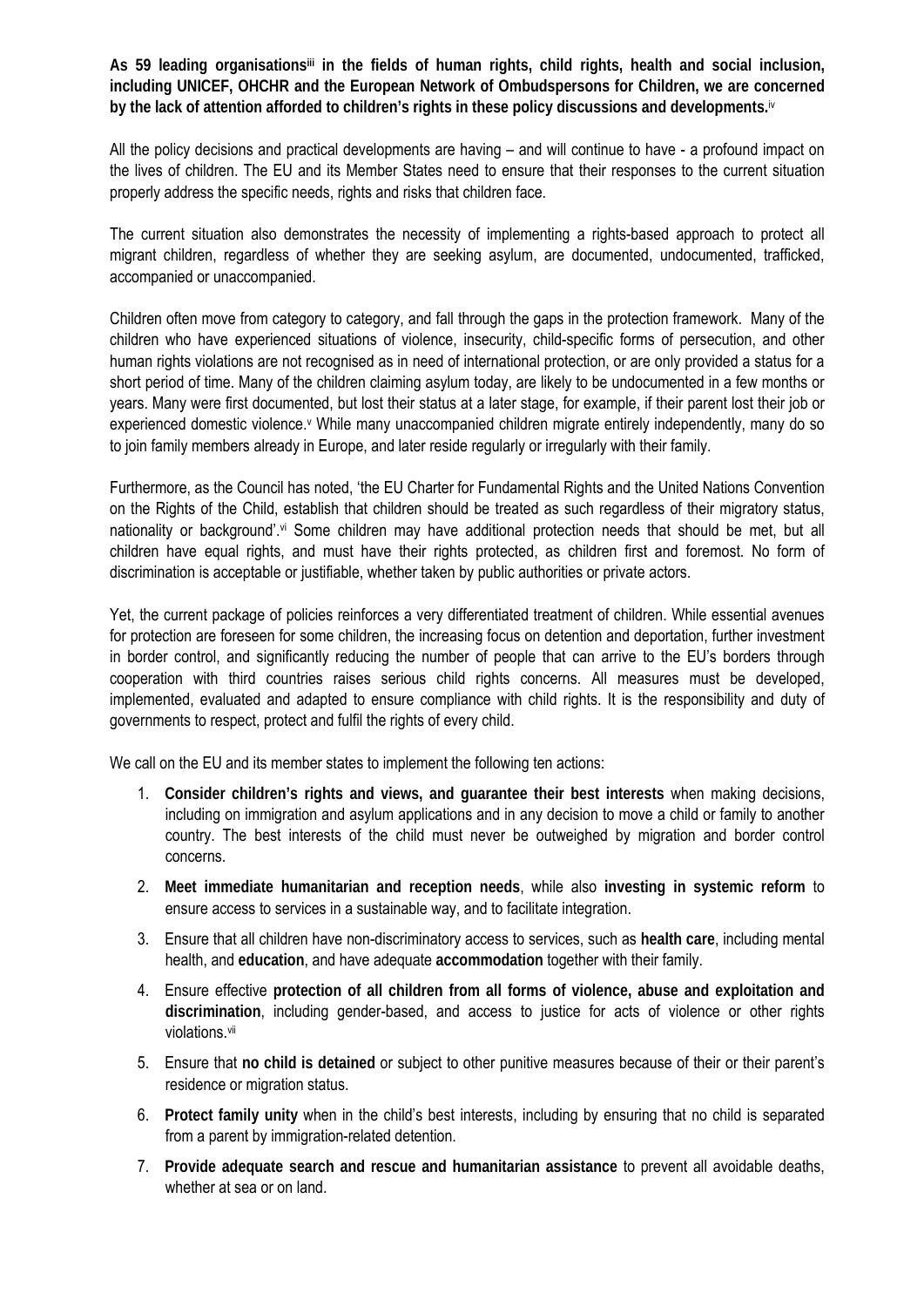- 8. Provide **regular and safe ways for children and their families to come to Europe** to seek protection and join family members and open more rights-respecting avenues for work and study.
- 9. **Ensure that al**l **agreements with countries of origin and transit** include child rights safeguards and pay particular attention to the needs and rights of children. Children and their families should not be returned to a country where there is a risk of human rights violation (non-refoulement)**.**
- 10. Empower children to access justice, and have their views heard, including through **providing information and access to legal representation** in all proceedings that can affect their status, rights and freedoms.

Child rights and protection safeguards and impact assessments must be integrated in all migration-related policy and practice. The best interests of the child should always be a primary consideration in all policies, practices, decisions and procedures. While extending essential protection to some children, governments cannot detain, forcibly deport and deny essential services to others.

We urge Heads of Government and Ministers to develop and implement concrete measures towards a comprehensive and rights-based strategy ensuring effective protection for all children affected by migrationvili, including in the upcoming meetings at European level, in particular when discussing drivers for migration at the Valletta Summit on 11-12 November and the Justice and Home Affairs Council on 3-4 December and through its Council Conclusions.

We thank you in advance for consideration of our proposals,

## Yours,

- Dominique Guibert, President, Association Européenne pour la Défense des Droits de l'Homme (AEDH)
- Spyros Rizakos, President, AITIMA
- Carlos Arce Jiménez, Immigration Area Coordinator, Asociación Pro Derechos Humanos de Andalucia (APDHA)
- Elvira Méndez, Director General, Associació Salut i Família
- Rebecca O'Donnell, Secretary General, Child Circle
- Sheila Donovan, Executive Director a.i., Child Helpline International
- Veronica Yates, Director, Child Rights International Network (CRIN)
- Meg Gardinier, Secretary General, ChildFund Alliance
- Liz Ayre, Director, Children of Prisoners Europe (COPE)
- Agnes Uhereczky, Director, Confederation of Family Organisations in the European Union (COFACE)
- Carol Homden, Director, Coram Children's Legal Centre
- Katrín Fjeldsted, President, Standing Committee of European Doctors (CPME)
- Benoit Van Keirsbilck, President, Defence for Children International
- Ángel Gudiña Canicoba, Executive Secretary, Don Bosco International
- Sérgio Aires, President, European Anti-Poverty Network (EAPN)
- Luk Zelderloo, Secretary General, European Association of Service providers for Persons with Disabilities (EASPD)
- Michael Diedring, Secretary General, European Council for Refugees and Exiles (ECRE)
- Reinhold Müller, Director, European Federation for Street Children (EFSC)
- Michaël Privot, Director, European Network Against Racism (ENAR)
- Leeanne Torpey, Coordinator Global Campaign to END Immigration Detention of Children
- Marc Dullaert, Chair, European Network of Ombudspersons for Children (ENOC)
- Anna Zobnina, Chair, European Network of Migrant Women (ENoMW)
- Jana Hainsworth, Secretary General, Eurochild
- Heather Roy, Secretary General, Eurodiaconia
- Caroline Costongs, Managing Director, EuroHealthNet
- Allan Päll, Secretary General, European Youth Forum
- Freek Spinnewijn, Director, FEANTSA
- Yonous Muhammadi, President, Greek Forum for Refugees